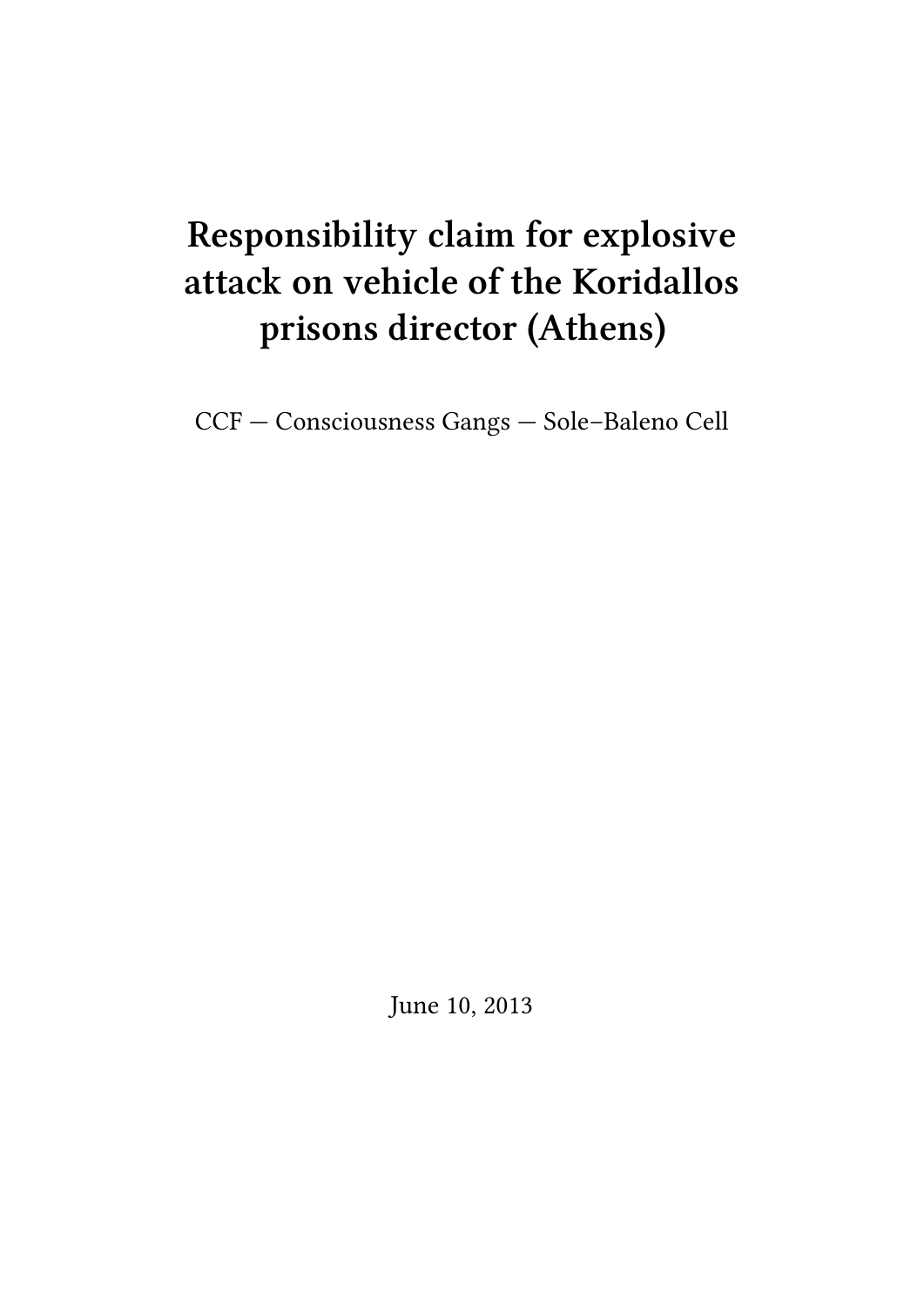## **Contents**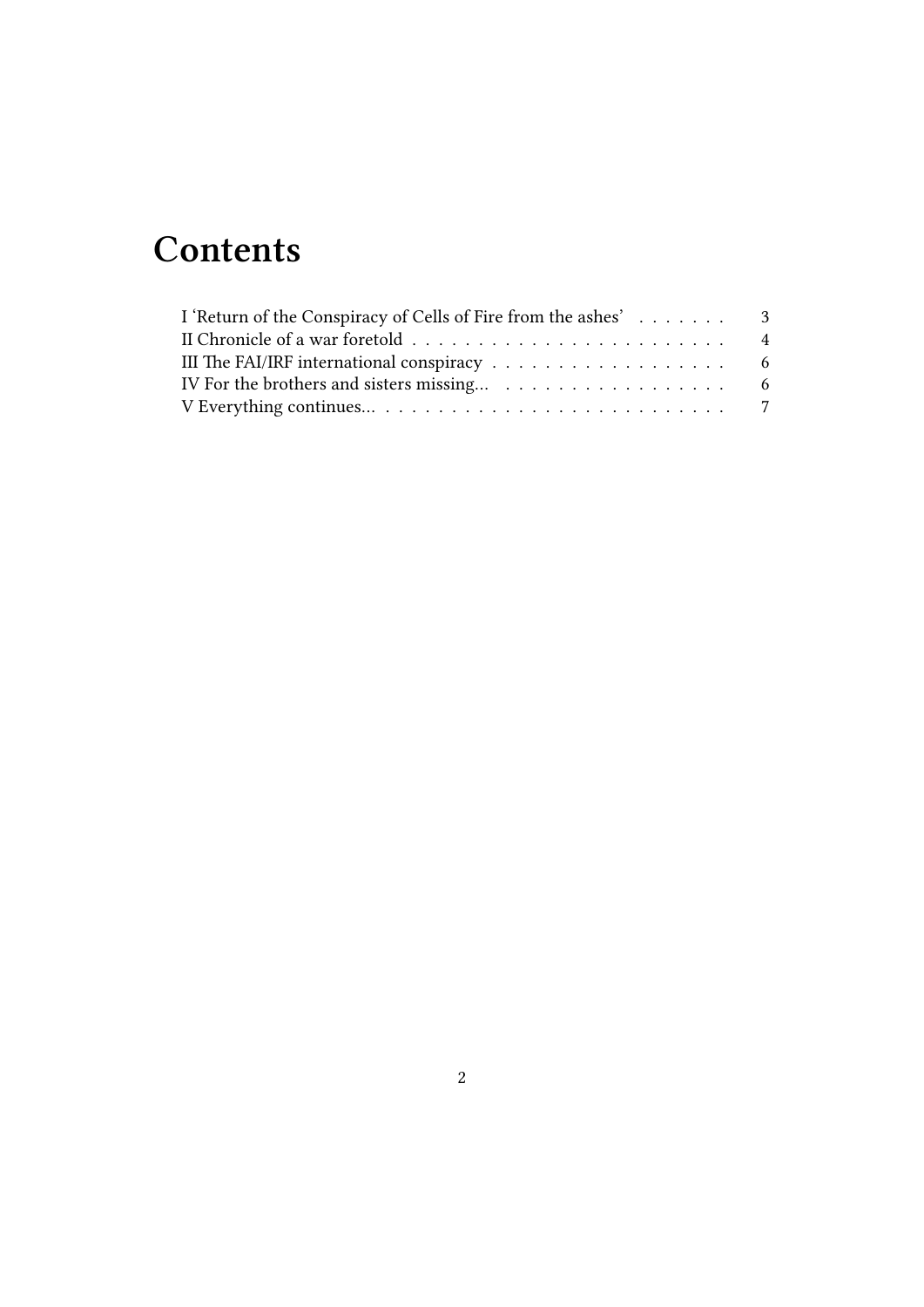#### **PHOENIX PROJECT Freedom for anarchists of praxis incarcerated in Italy**

### <span id="page-2-0"></span>**I 'Return of the Conspiracy of Cells of Fire from the ashes'**

Only in those moments when our tension for freedom is rejoined with practice do we truly manage to live anarchy, here and now. Unfortunately the dream we carry in our hearts is too great to avoid the risk of finding ourselves up against the monstrous wall of authority raised in defense of the State and Capital. When we really put our life in play, inevitably we end up confronting the hardness there is in the struggle: death and prison. — Nicola Gai, Italian comrade accused in the Olga Cell-FAI case [May 2013]

The Conspiracy of Cells of Fire-FAI/IRF in collaboration with comrades from the Consciousness Gangs, honouring our old and timeless friendship, blew up the private car of the female director of Koridallos men's prisons, Maria Stefi, as a display of genuine solidarity with our ten imprisoned brothers and sister, Giorgos P., Olga, Gerasimos, Christos, Michalis, Giorgos, Haris, Theofilos, Panagiotis, Damiano, that have taken responsibility for their participation in the Conspiracy.

After almost two years of silence throughout the Greek territory, the CCF returns. Maintaining a common front with the Consciousness Gangs, the FAI cells ('Antifascist Front', 'Unscathed Cell of Vengeance', 'Lone Wolf Cell', etc.) and the Sect of Revolutionaries, we support and strengthen the international conspiracy of the Informal Anarchist Federation/International Revolutionary Front.

The bomb we placed at the vehicle of the director of Koridallos prisons is the first drops before the storm. Or, as it was written in the last communiqué by the CCF against the Greek minister of Justice…

Certainly the necessity for strategy is now clearer than ever before. A lightning does not ever travel in straight repetitive lines. It bursts out unannounced. Even a seeming 'silence' is no retreat but quietness before the thunder… [Clandestine sector, Informal Anarchist Federation/ Conspiracy of Cells of Fire (February 2011)]

So, now it's time to make noise again. Noise against the militarization in prisons and the continuous police raids by the disgraceful scum of the EKAM special suppressive antiterrorist unit. Noise concerning the inquisition at prison councils,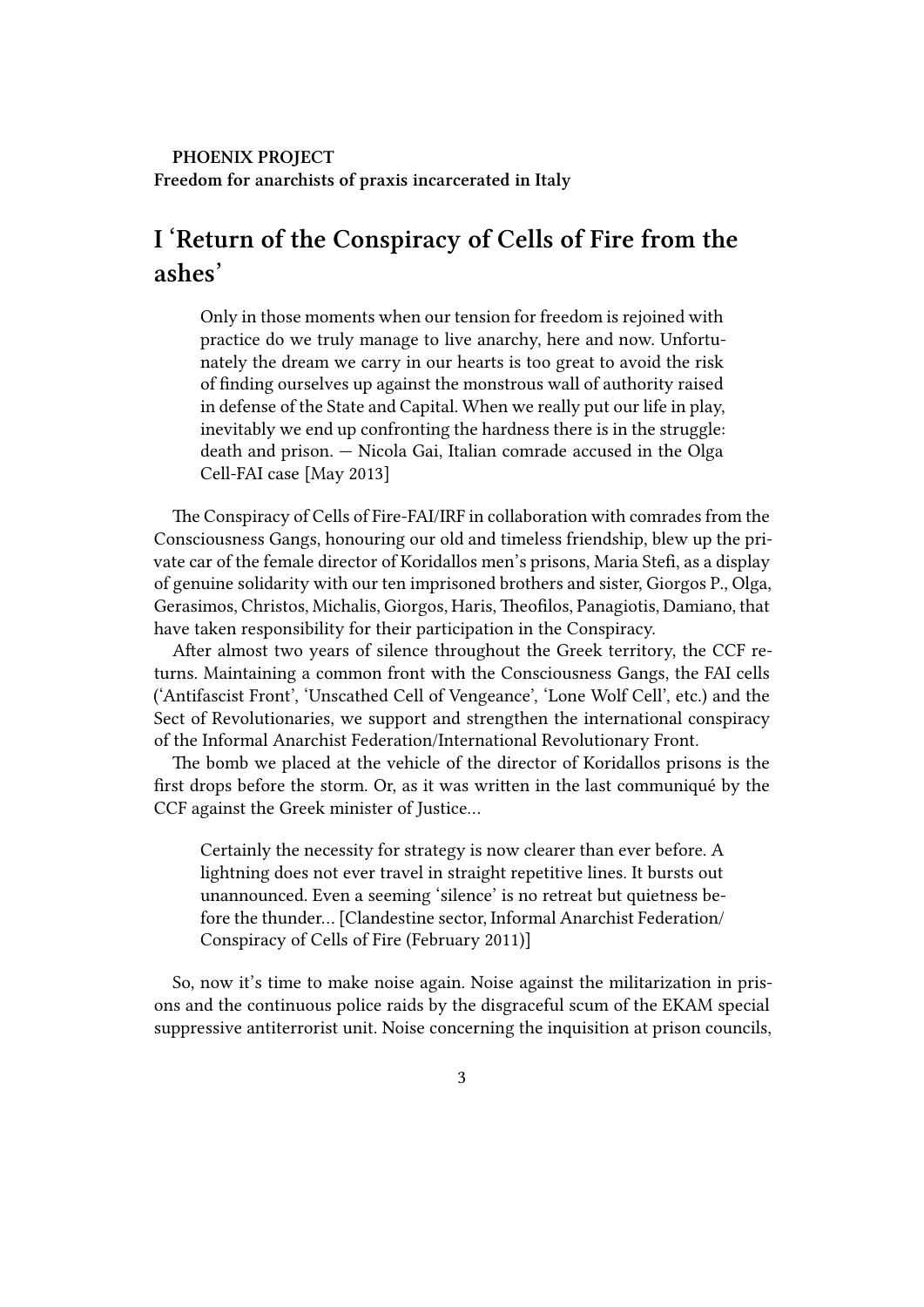where prison service prosecutors and directors are poisoning inmates with fruitless hopes, at the same time that the denied requests for days of leave or conditional release are being stacked on top of each other. Noise for all those unimportant wearing the jailers' uniform that think they personify Power and thus give orders. Noise about the terrifying silence of the majority of prisoners that have long ago exchanged freedom and dignity with a heroin dose, or day wages, or a more 'favorable' prison transfer, or a brand new mobile phone… Noise for the prolonged silence and inaction of a 'space' that likes to be called anarchist, but are in essence as petty bourgeois and decadent as the society's civilization that they're supposedly fighting.

#### <span id="page-3-0"></span>**II Chronicle of a war foretold**

Over the recent months, a new regime prevails in Greek prisons. The ministry of Justice as well as the prison administration and the public prosecution promote the model of militarization for the 'correctional system.' To date there have been dozens of raids by fully armed EKAM cops into prisoners' cells, as part of the restructuring of prisons. These hooded chickens with the full-body police harness have oftentimes shown 'guts' by hitting people in handcuffs. In the correctional brothel of Grevena, the pigs used also taser devices (electroshock weapons) against prisoners handcuffed behind their back. In Koridallos prisons, the night raid operation of forty to fifty EKAM cops was carried out through the 'courtesy' of the director Maria Stefi and the prosecutor Troupi, who did not miss out on provocations and bullying from a safe distance.

We know that it never gets dark there, inside your prisons. Therein memories are scratching, and one forgets how the sky looks without bars and barbed wire. If death had its own colour, it should be painted on your prisons. Because the realm of slow death lies on the inside, and one can feel it every single day. It's hanging from the walls in corridors, it sounds with every locking of a door, it cries silently in disciplinary cells… There is no reason to continue the 'critique' of your 'correctional' system.

We have said it in the past, when we placed a bomb of twenty kilos on the outer wall of Koridallos prisons three years ago. Our imprisoned brothers and sister from the CCF say it definitely better than we do, through their writings, participating in the international dialogue of the Informal Anarchist Federation/International Revolutionary Front.

Besides, we do not expect something better from the empire of Power that is flavoured with the 'courteousness' of democracy. All of its officials handle perfectly their duties.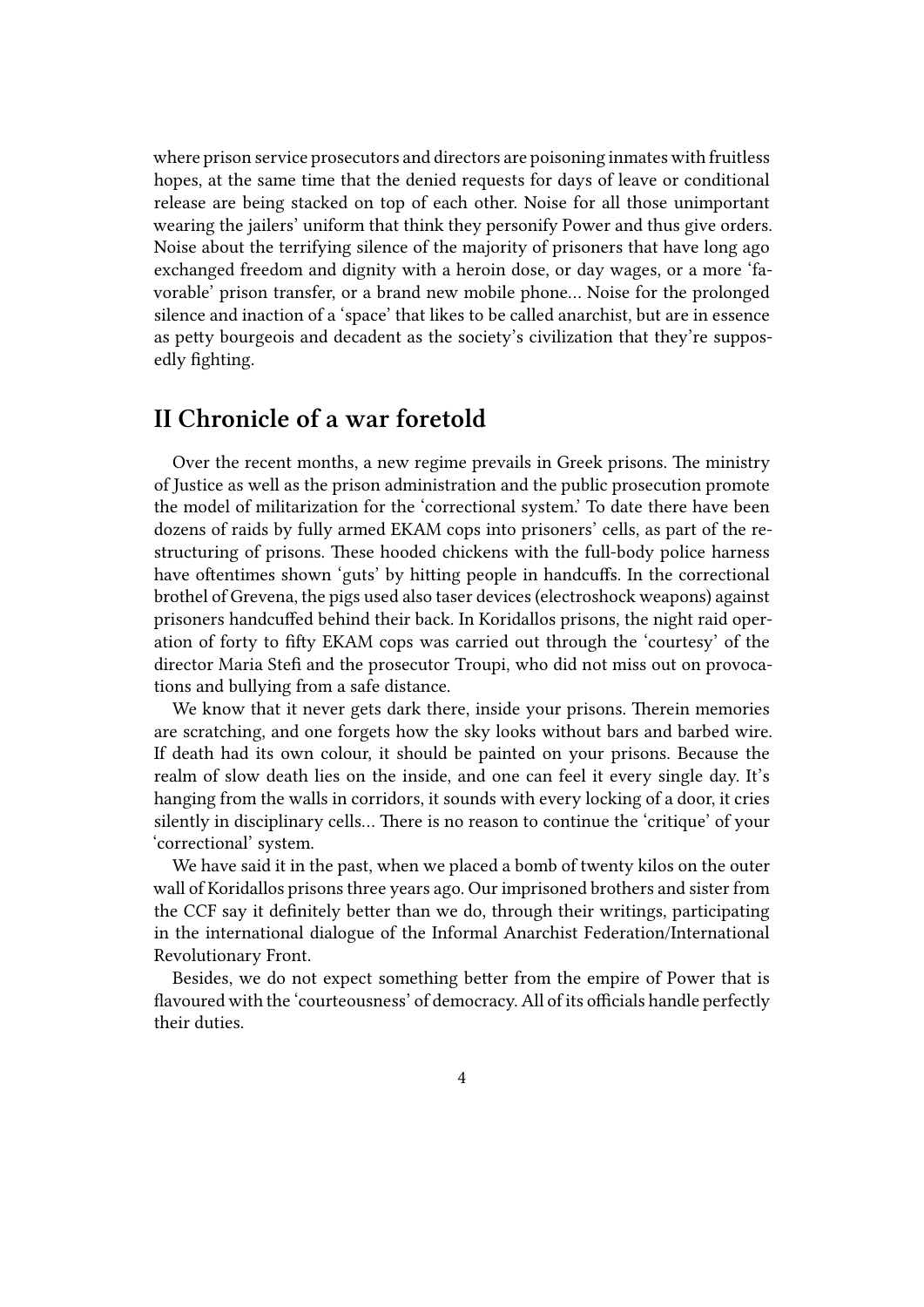The judges sat on their imperial throne are handing prison sentences that challenge even the scientific average of human lifespan: 'Double life sentence'… 'Two hundred years in prison'… 'Eighty years in prison'… To them, the names of the accused are ultimately nothing but small annoying ink stains on their thick indictments that must be erased.

Below them are the prisons directors; the small gods of penitentiary institutions that give their commands behind their distant offices having the confidence of being 'the housemaster.' This 'business' is run by them anyway.

Next to them are the prisons prosecutors, the 'hand of god'. Their signature opens the doors of 'heaven' or 'hell.' 'Conditional release from prison… rejected.' 'Five days of leave from prison... rejected.' 'Rejected'... 'rejected'... 'rejected'... is the only word they know to say. But these are all enemies. The only thing to ask from your enemy is ultimate war.

The axe of criticism along with the nausea of unanswered questions falls heavy on the inhabitants of the country of prisons. It falls heavy on the prisoners themselves, most of whom accept passively their incarceration in the sweatshops of democracy. Far from resembling a subculture of the revolutionary imaginary icon of imprisoned 'fighters' as a heightened projection of the living herein, the reality in prisons sounds frighteningly ugly: passivity… snitching… customization… licking the prison service's ass… getting high on drugs… racism… cowardly cheekiness… self-pity… falsity…

Yet, this pathetic crowd can be transformed at once and become 'combatant' when it comes to a bottle cap of smack, to debts and loans, to the sovereignty of each clan. That is when the prisoners' inventiveness triumphs. A piece of iron turns into a murderous knife in the most skilful hands, and a sock hiding a heavy object turns into a weapon for the inner-hostilities between inmates, who have learned much better how to eat each others' flesh than they ever did on the outside.

With the same stunning inventiveness, they hide in the most unlikely places smack and other drugs they want to carry. However, this ingenuity is absent when it comes to seeking revenge against those who locked them up and deprived them of their freedom. How many former and current prison inmates were involved in actual revenge on their jailers? How many prisoners found the home address of a chief warden, or ambushed a prosecutor that threw their request for leave or probation in the trash bin?

For this we call minority prisoners, who still have dignity, to plan tens of acts of vengeance.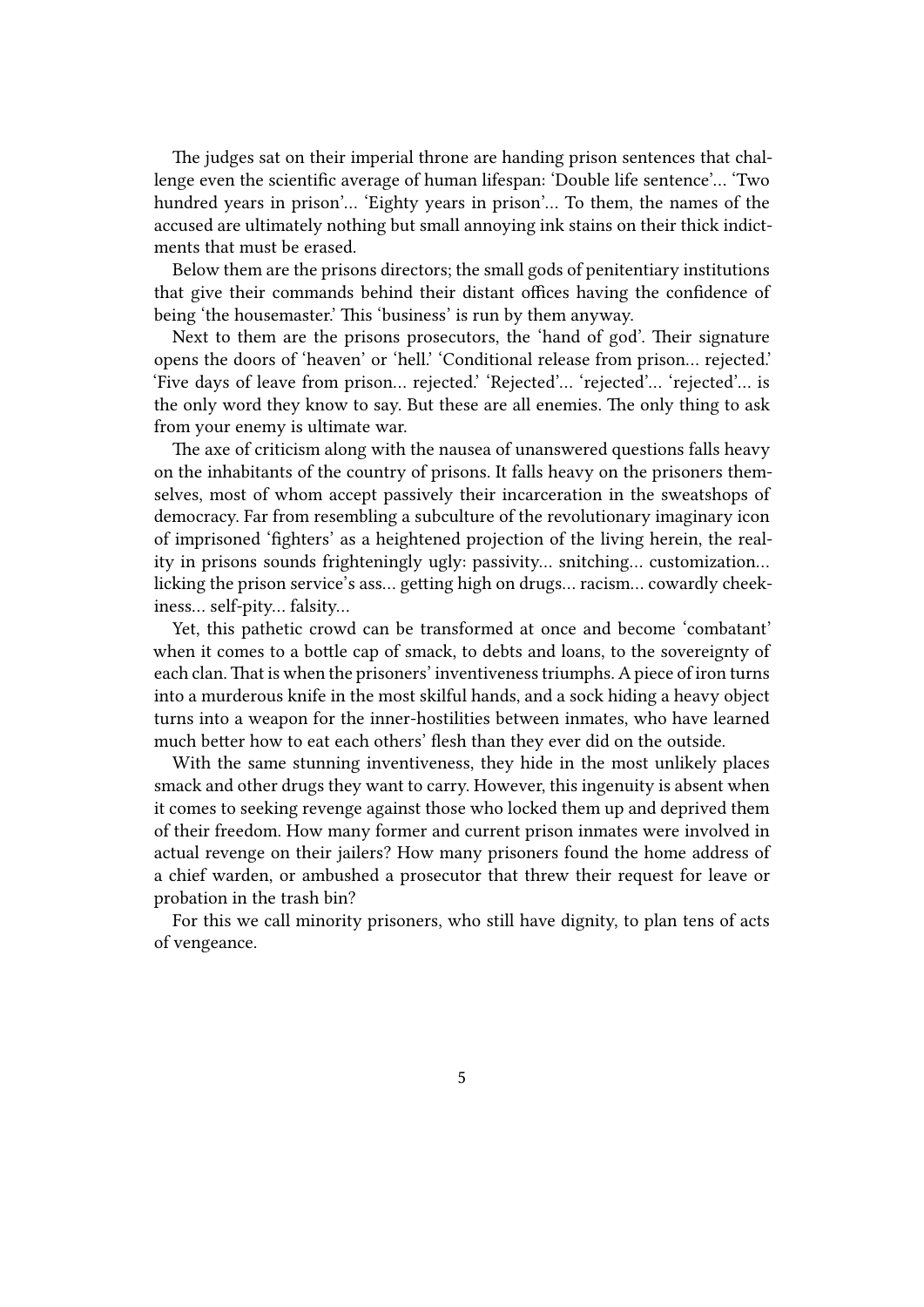#### **III The FAI/IRF international conspiracy**

From our part over here, with the bombing against the director of Koridallos prisons, we coordinate our attacks through the FAI/IRF international network. It started when our brothers and sisters in Chile, of the 'Panagiotis Argirou' insurrectionary anti-authoritarian cell, targeted the National Association of Penitentiary Functionaries in Santiago on May  $12^{\text{th}}$ .

FAI/IRF is an international conspiracy of anarchists of praxis that sets fire on the defense positions of reformist societist anarchists. It gets rid of the smell of mold that has settled in anarchy seen at amphitheatres, and fills the air with the smell of gunpowder, black anarchy, nighttime, explosions, gunshots, sabotages. This explains why the International Revolutionary Front of FAI and Conspiracy is on top of the anarchist dangers list as cited in recent Europol reports.

Diffusion and informal organizing within the new anarchy into autonomous cells of direct action are what really scare the police of the whole world. Therefore, the State and the enemies of anarchy do not easily forget the anarchist militants who are held captive under their prisons' authority.

#### **IV For the brothers and sisters missing…**

In Germany, comrade Thomas Meyer-Falk —who is held hostage for participation in bank robbery with the aim of supporting subversive projects— has already served his sentence, but remains incarcerated. In his case, an old law of Nazi Germany was applied, under which prisoners may continue to be kept in prison indefinitely, even when they have served their entire prison term, if they are deemed 'dangerous to society'… Thomas Meyer-Falk, with his uncompromising attitude and refusal to kneel in front of Power, is still considered dangerous for the social machine.

In Bulgaria, our comrade Jock Palfreeman remains hostage in prison, after a scuffle with nearly fifteen fascists who tortured a Roma. A fascist fell dead in the scuffle and another was seriously injured. We, for our part, send a signal of solidarity to Jock and a promise that he is not alone.

At the same time, our brother Gabriel Pombo Da Silva is currently incarcerated in Spain —moved from Germany a few months ago— and our brother Marco Camenisch is imprisoned in Switzerland. Our two brothers are confined for many years in the galleys of democracy because of their subversive and anarchic action. Gabriel —who has fought numerous times against the FIES [*special prison regime*] is accused of a scuffle with cops in the German city of Aachen, and Marco is accused of eco-sabotages, escape from prison and armed clash with border guards. While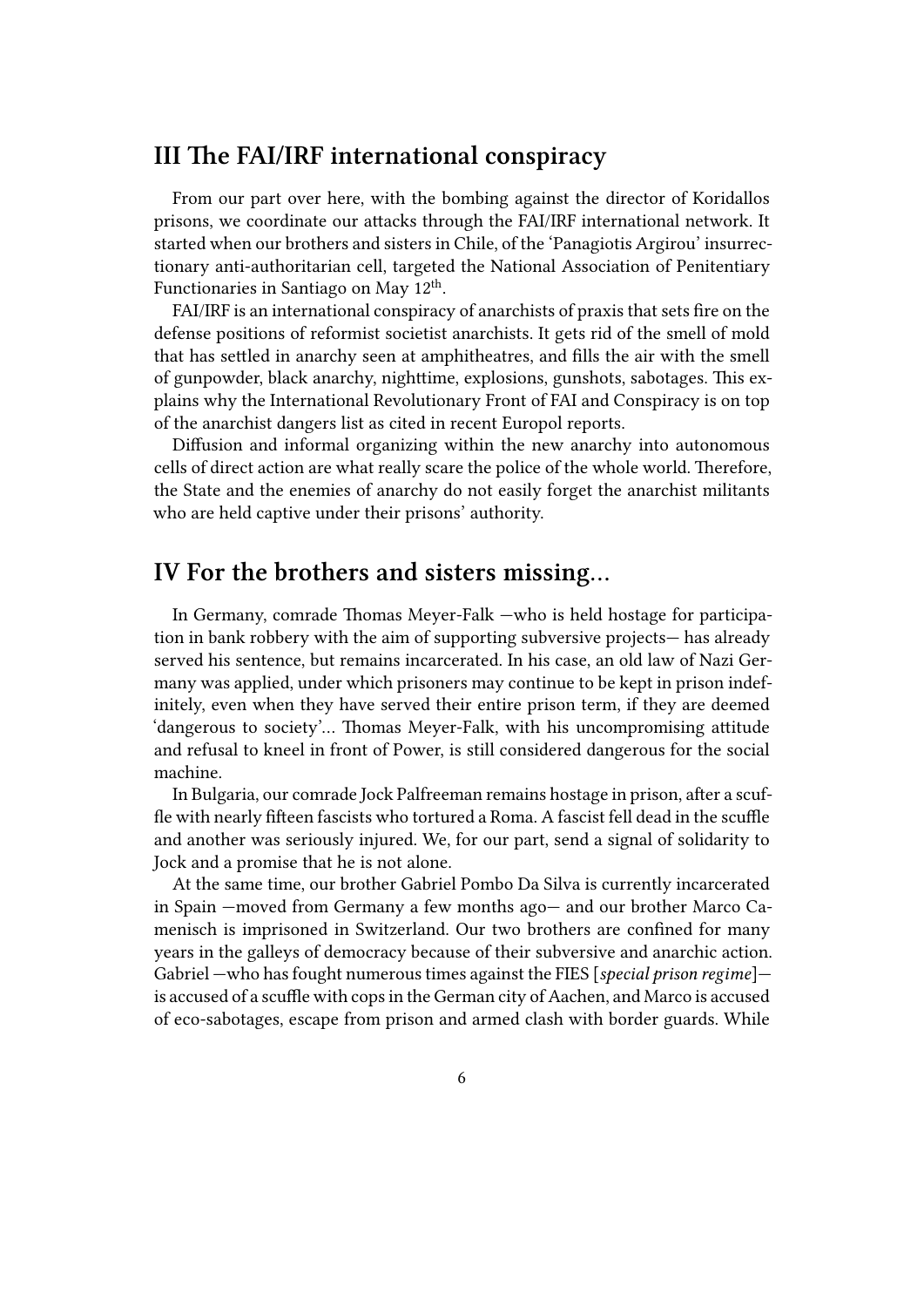they have become eligible for conditional release from prison, the international state machine tries to keep them hostage, linking them to the 'operation Ardire', a case conceived by the Italian State. A police case against the FAI/IRF network, in which apart from Marco and Gabriel our comrades Giuseppe ('Peppe'), Stefano, Elisa, Sergio, Alessandro are co-accused and remanded in Italy, while some of our CCF comrades imprisoned in Greece are also 'under investigation.'

The state apparatus and its justice are now experimenting with similar alchemies in Greece. Our brother and CCF member Gerasimos Tsakalos is at the top of the blacklist of interrogators and judges. Currently, he has spent thirty one months on remand —the ceiling is eighteen months— and his pretrial detention was extended to another six months, describing him as 'particularly dangerous.' Nevertheless, the charlatans of justice make newer experiments as well. They open yet another case file, the double robbery in Velventos [Kozani], and charge Gerasimos for instigating crimes by delivering a new pretrial detention order to him. He is thus accused as instigator in a bank robbery case that occurred when he was already still in prison. What's more, we do not forget that last year, when his eighteen months' remand period was reaching an end, the mop called Mokkas (special appellate judge for the preliminary investigations) put him on the second consecutive remand, while the comrade was in hospital conducting hunger strike.

All this reinforce the certainty that we have, now more than ever before: the liberation of our comrades will only happen through violence, with guns, with an anarchist tromocracy and intensification of the new anarchist urban guerrilla warfare… and then, woe to whoever stands in the way of our comrades' liberation.

#### **V Everything continues…**

The struggle does not end just because some unimportant folks got tired, and now they only show off their anarcho-medals on the catwalk, in the mire of Exarchia [downtown Athens], nor does it stop because some folks shit in their own pants and hunker down in whatever they've put on ice, or in their pseudoassemblies.

For us, there is no middle ground. They who declare openly their anarchist intentions are facing a decisive dilemma, to either act or give up anarchy forever. There can never be anarchy at the rear of coffee shops and gossiping… Either act or shut up…

In closing the proclamation of our reoccurrence along with the Consciousness Gangs, we would like to dedicate our attack with all our strength to our brothers and sisters imprisoned in the Italian State's cells, and furthermore send out our conspirative signal to Alfredo Cospito and Nicola Gai, both accused of shooting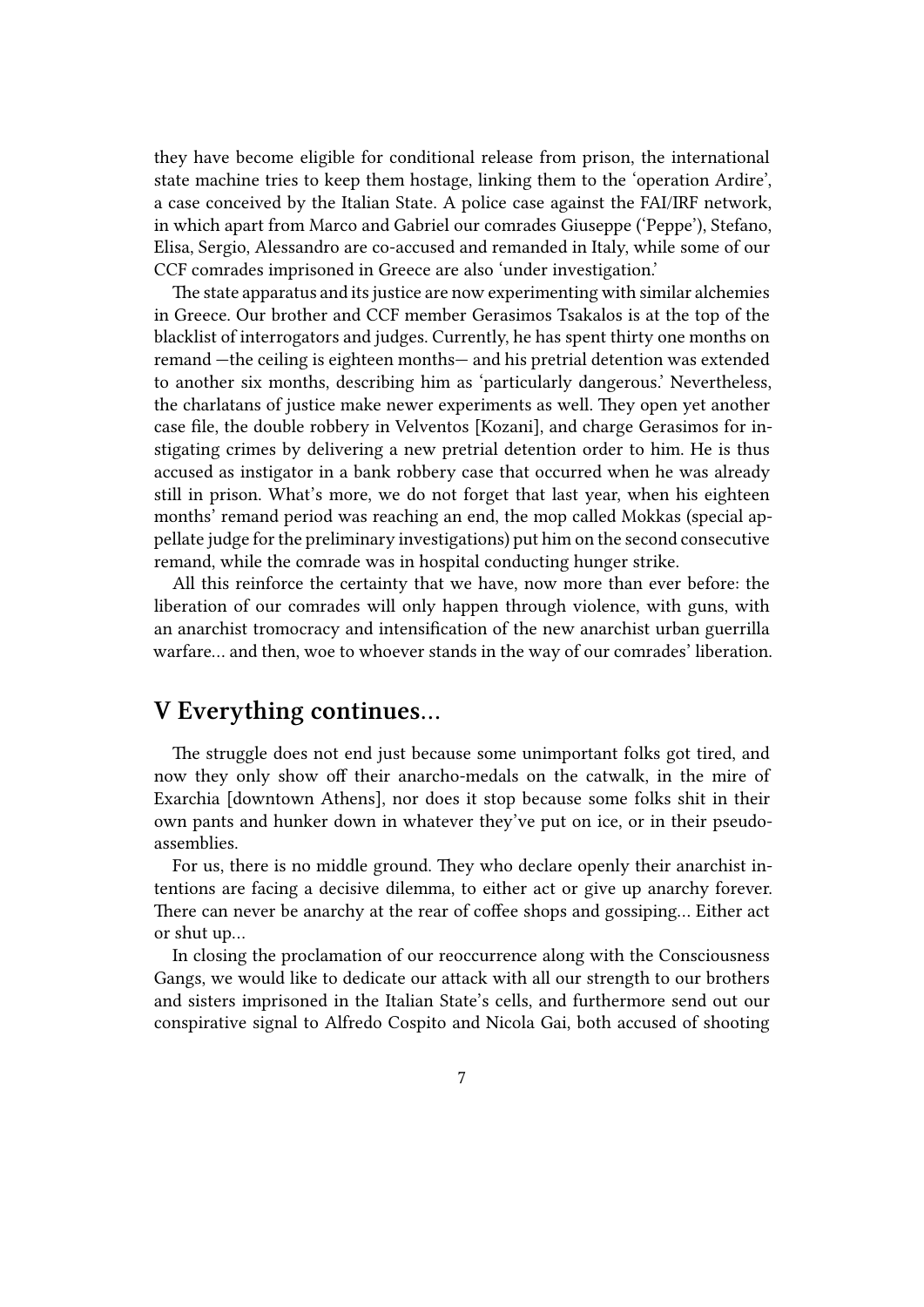Roberto Adinolfi [*chief executive of nuclear firm*], an act for which the Olga Cell-FAI/FRI has claimed responsibility.

The words of coherence by the sisters and brothers in war are the only ones that have truly weight. The so-called 'social anarchism' makes everything revolve around the instrument 'assembly', which has become gym of authoritarianism, terrain of breeding big and smaller leaders, whose sole purpose is self-referentiality. The anarchist politicos do everything they can to stave off the new that advances. The new that advances as well as the making of the informal organization  $(...)$  – Alfredo Cospito [March 2013]

Courage and strength to the comrades who anonymously strike at the State and Capital, courage and strength to those who give a name to their own rage, courage and strength to the comrades who give life to the Fai/Fri. We are going to give soul and body to the black international, there is a whole world to destroy. Long live anarchy! — Nicola Gai [May 2013]

Brothers and sisters, the rendezvous is on… We will be back — sooner than you expect! *Conspiracy of Cells of Fire-FAI/IRF Consciousness Gangs-FAI/IRF Sole–Baleno Cell*<sup>1</sup>

 $1$  Sole and Baleno  $-M$ aria Soledad Rosas and Eduardo Massari $-$  were two anarchist comrades accused of sabotage and anarchic dynamic actions in the 1990s. Baleno 'committed suicide' in his prison cell. Sometime later, Sole 'committed suicide' in the special conditions of 'house' detention imposed to her. Their memory lives within us, in our bullets, in our dynamite…